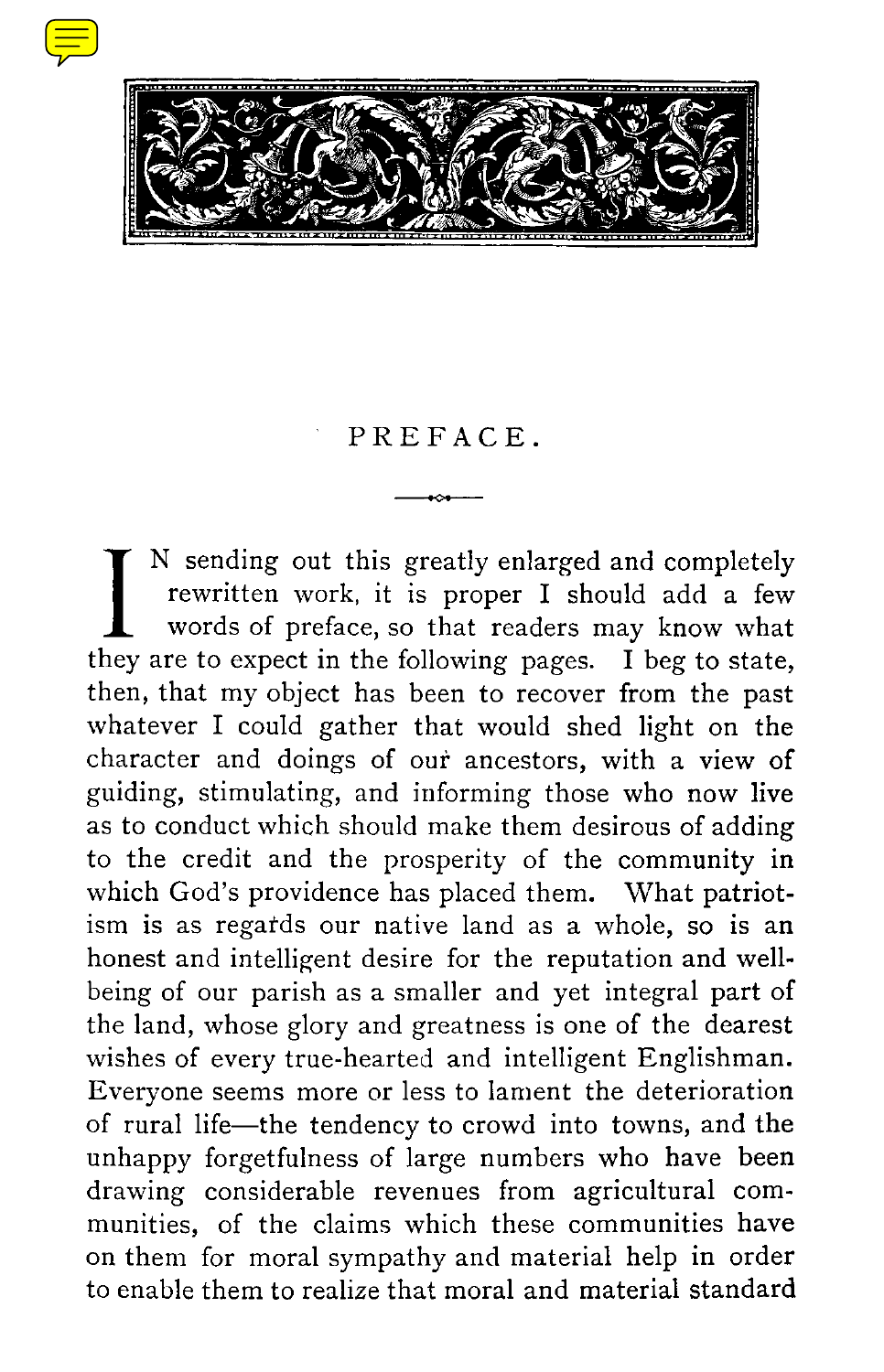## *vi Preface.*

of life and circumstance by which rural communities may not unfairly contrast with the greater attractions in some respects of urban populations. I venture to say that no amount of legislative change can ameliorate the condition of the inhabitants of our rural districts unless it be accompanied by a transformation of character. It is moral worth, and not political franchises, that will raise our rural population. Where we have high moral character, intelligence, industry, self-denial, and public spirit, there is nothing in our political institutions which forbids village life to be as happy in all its true essentials as that of the mightiest city in our land. Trusting that the facts recorded in this volume, and the principles laid down, may help to this end is the Author's fervent prayer.

I will not close this short preface without expressing more formally and precisely than I have been able to do in the body of the work my great obligations to many friends and helpers. Notably to Mr. H. Chetwynd-Stapylton, for many private contributions of literary matter, and the kind use of his illustrations of remains of the Templar preceptory at Hirst, the south doorway, pillar-head of doorway, Templar seal, and ground-plan of buildings. To Dr. Fairbanks, late of Doncaster, for the engraving of brass of William Fitzwilliam, Esq., and Elizabeth his wife, who lived at Haddlesey. To Mr. Hodges of Hexham for permission to use his excellent plate of the Darcy tomb in Selby Abbey. Also to Miss Emily Holt, for her kindness in furnishing me with many most valuable details of the movements of Edward II., and of leading soldiers and statesmen of his time. Also to Mr. W. S. Kershaw, the courteous librarian of Lambeth Palace Library, for his very valuable help in furnishing copies of documents connected with the period of the Commonwealth. Also to the Rev. Canon Raine, of York, for valuable and ready use of the Minster library. To Mr. W. Paley Baildon, for information relative to Stapleton and Fitzwilliam property. To Lady Beaumont, of Carlton